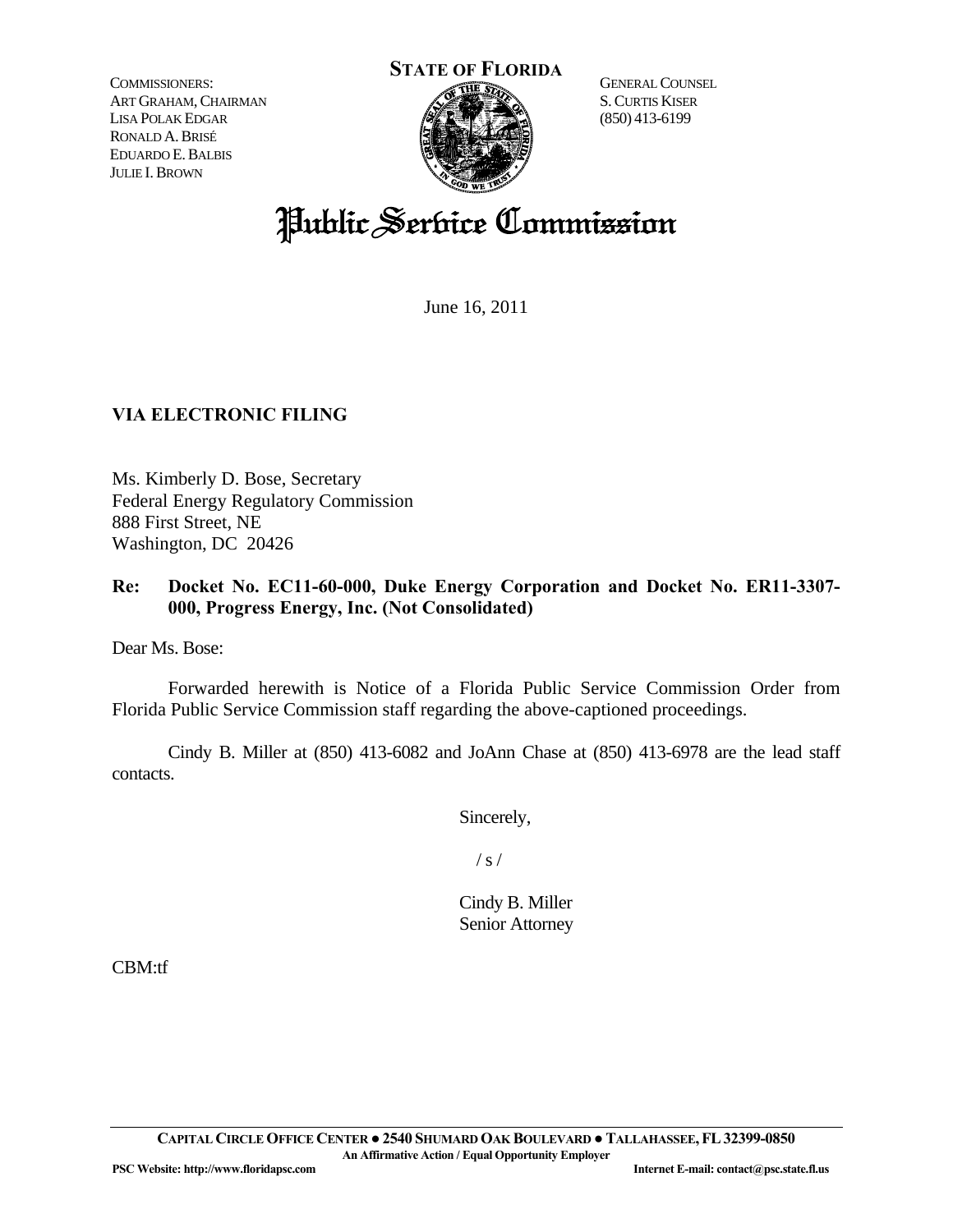#### **UNITED STATES OF AMERICA BEFORE THE FEDERAL ENERGY REGULATORY COMMISSION**

| Duke Energy Corporation | EC11-60-000        |
|-------------------------|--------------------|
|                         | ER11-3307-000      |
| Progress Energy, Inc.   | (Not Consolidated) |

#### **NOTICE OF FLORIDA PUBLIC SERVICE COMMISSION ORDER**

 In view of comments filed June 3, 2011, by the Electric Power Supply Association, the Florida Public Service Commission staff hereby files this Notice of Order No. PSC-06-0388- FOF-EI, issued May 9, 2006, in re: Review of Grid Florida Regional Transmission Organization (RTO) Proposal.

Respectfully submitted,

 $\sqrt{s}$ /

 Cindy B. Miller Office of the General Counsel

 FLORIDA PUBLIC SERVICE COMMISSION 2540 Shumard Oak Blvd. Tallahassee, Florida 32399-0850 (850) 413-6082